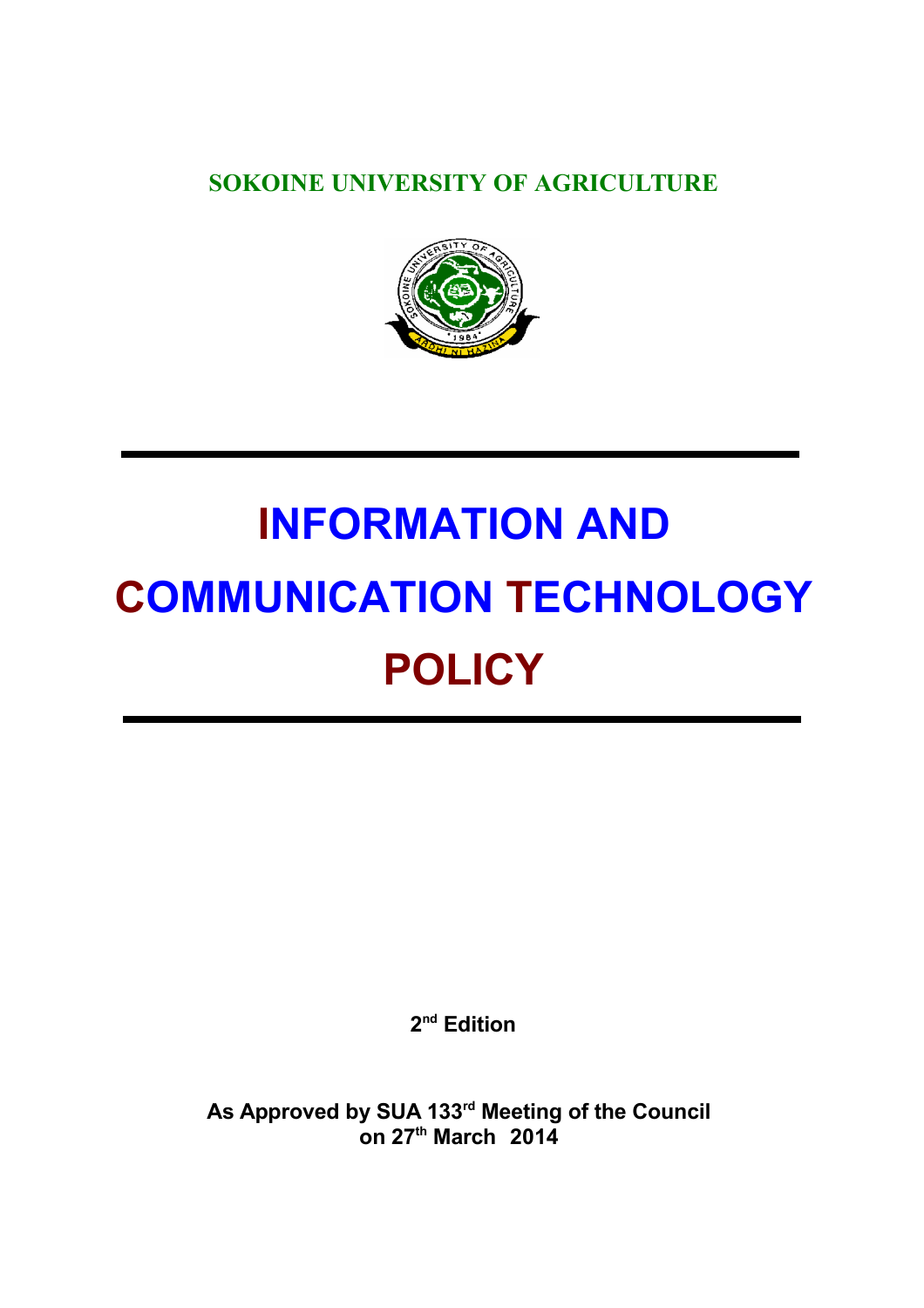#### <span id="page-1-0"></span>**FOREWORD**

The SUA ICT Policy and Guidelines was formulated in 2002 to guide the identification, promotion and appropriate utilization of ICT at SUA by ensuring that ICT applications are integrated into the planning and implementation of University functions. Since then, the SUA ICT Policy and Guidelines has enabled SUA to accomplish several ICT improvements, including infrastructure, systems, content, programmes and human resource development. However, since the formulation of this Policy and Guidelines in 2002, several technological, institutional and structural changes that affect ICT development at SUA have occurred globally, nationally and within the University. Consequently, a number of gaps have been noted in the course of implementing the Policy. In view of this, the SUA ICT Policy and Guidelines (2002) has been revised to fill the identified gaps and capture emerging ICT-related issues that are relevant to the University.

The revised ICT Policy will enable SUA achieve excellence in academic and administrative services through the development and use of ICT applications and services. The Policy is organized into four chapters. Chapter One introduces ICT applications in education, provides an overview of the University, describes the results of an ICT situational analysis and describes the rationale for the policy review. Chapter Two provides the policy justification, vision, mission and policy objectives. Chapter Three gives the focus areas, policy statements and strategies. These fall under ten categories namely ICT infrastructure and services, integrated management information systems, ICT security, content development, skills development, elearning, e-resources, ICT standards, e-waste management, and sustainability of ICT. The final chapter presents the framework for policy implementation as well as its monitoring and evaluation.

It is worth noting that the formulation of this policy involved a number of stakeholders. We would like to thank all those who contributed to the revision of this Policy. The shared vision, mission and objectives clearly defined in this Policy will be realized only if various actors play their roles effectively.

Prof. Gerald C. Monela Vice Chancellor March 2014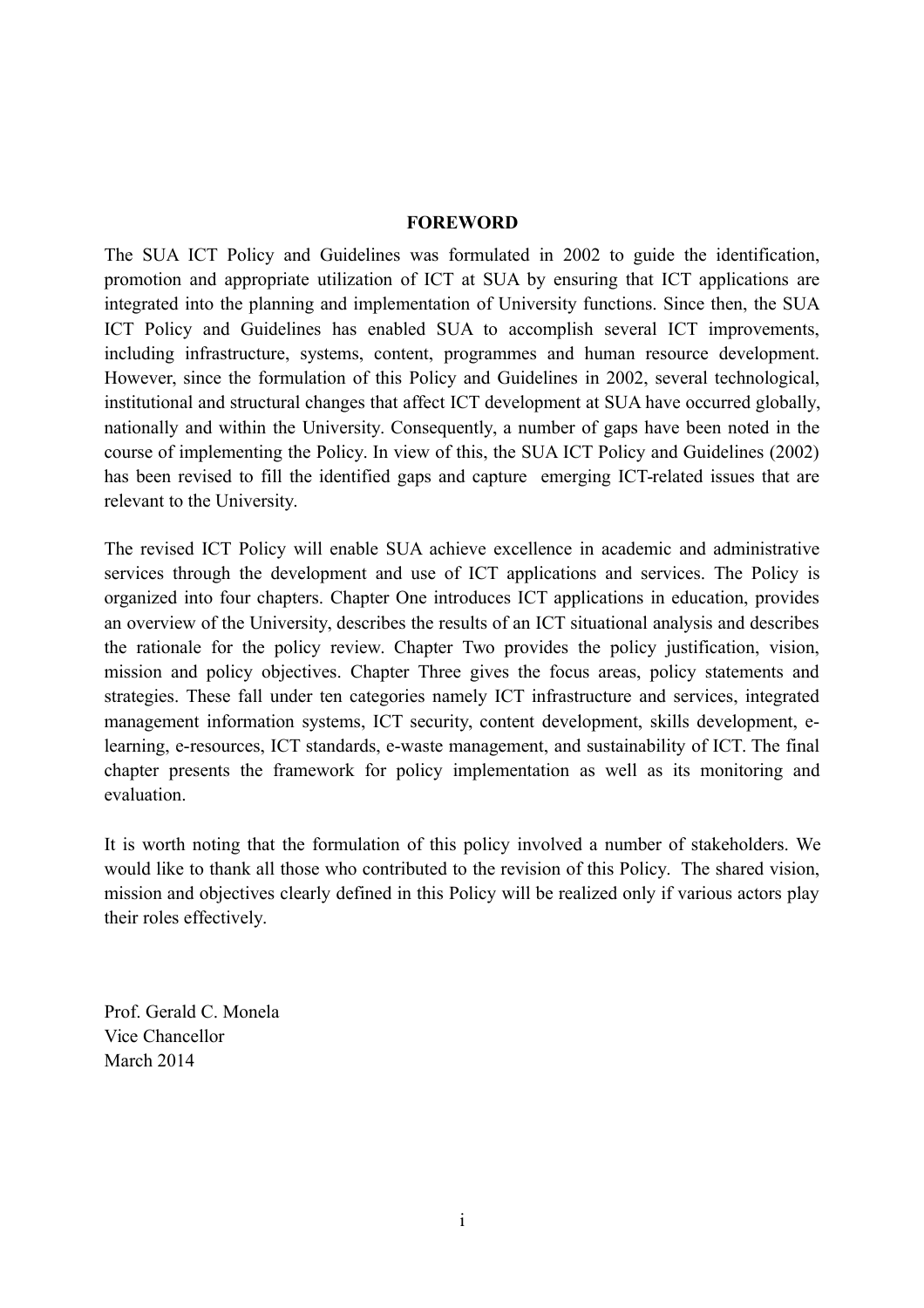| 1.1   |  |  |  |  |  |
|-------|--|--|--|--|--|
| 1.2   |  |  |  |  |  |
| 1.3   |  |  |  |  |  |
| 1.4   |  |  |  |  |  |
|       |  |  |  |  |  |
|       |  |  |  |  |  |
| 2.1   |  |  |  |  |  |
| 2.2   |  |  |  |  |  |
| 2.2.1 |  |  |  |  |  |
| 2.2.2 |  |  |  |  |  |
| 2.2.3 |  |  |  |  |  |
|       |  |  |  |  |  |
|       |  |  |  |  |  |
| 3.1   |  |  |  |  |  |
| 3.2   |  |  |  |  |  |
| 3.2.1 |  |  |  |  |  |
| 3.2.2 |  |  |  |  |  |
| 3.2.3 |  |  |  |  |  |
| 3.3   |  |  |  |  |  |
| 3.3.1 |  |  |  |  |  |
| 3.3.2 |  |  |  |  |  |
| 3.3.3 |  |  |  |  |  |
| 3.4   |  |  |  |  |  |
| 3.4.1 |  |  |  |  |  |
| 3.4.2 |  |  |  |  |  |
| 3.4.3 |  |  |  |  |  |
| 3.5   |  |  |  |  |  |
| 3.5.1 |  |  |  |  |  |
| 3.5.2 |  |  |  |  |  |
| 3.5.3 |  |  |  |  |  |
| 3.6   |  |  |  |  |  |
| 3.6.1 |  |  |  |  |  |
| 3.6.2 |  |  |  |  |  |
| 3.6.3 |  |  |  |  |  |
| 3.7   |  |  |  |  |  |
| 3.7.1 |  |  |  |  |  |

# <span id="page-2-0"></span>**TABLE OF CONTENTS**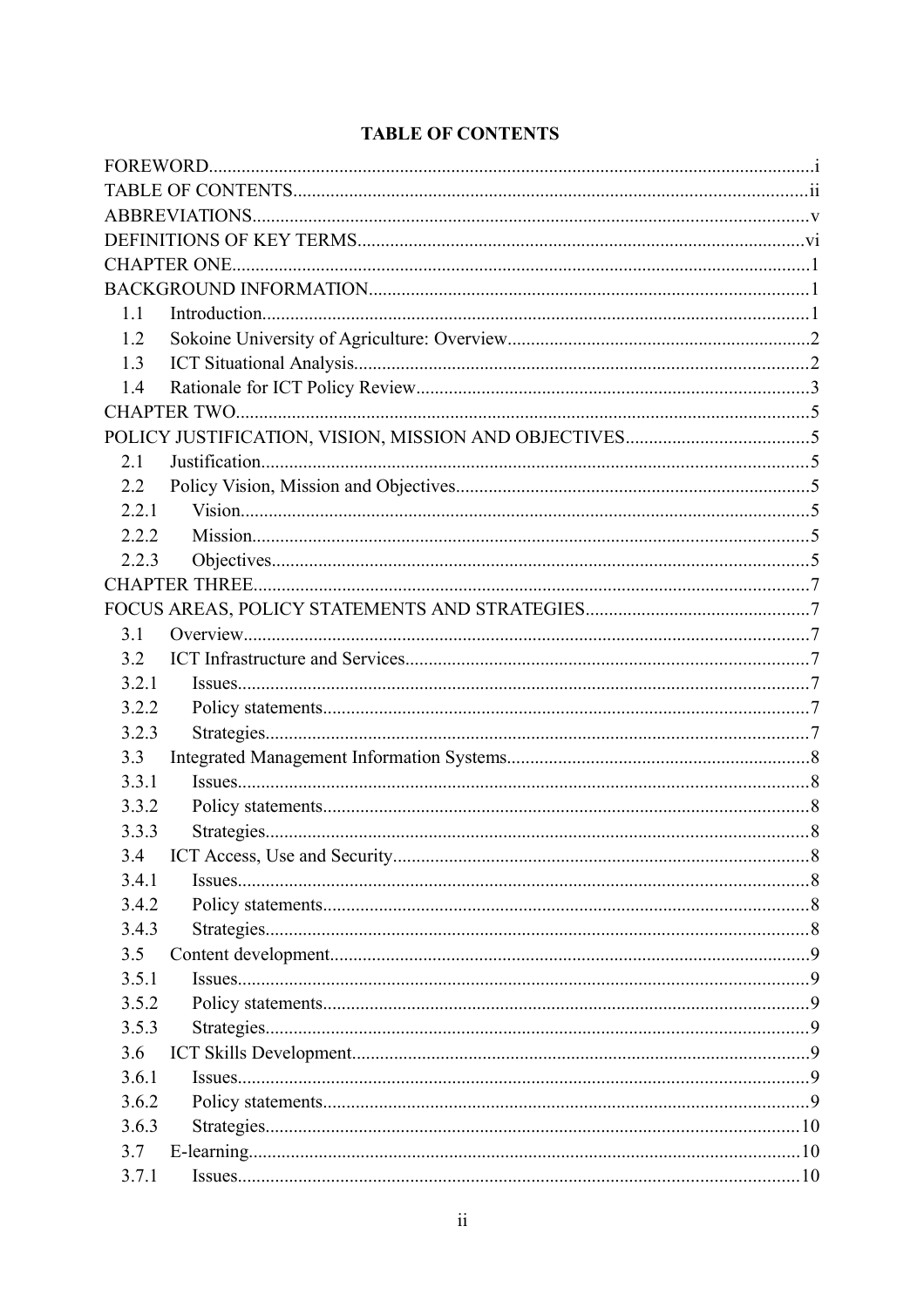| 3.7.2  |  |
|--------|--|
| 3.7.3  |  |
| 3.8    |  |
| 3.8.1  |  |
| 3.8.2  |  |
| 3.8.3  |  |
| 3.9    |  |
| 3.9.1  |  |
| 3.9.2  |  |
| 3.9.3  |  |
| 3.10   |  |
| 3.10.1 |  |
| 3.10.2 |  |
| 3.10.3 |  |
| 3.11   |  |
| 3.11.1 |  |
| 3.11.2 |  |
| 3.11.3 |  |
|        |  |
|        |  |
| 4.1    |  |
| 4.2    |  |
| 4.3    |  |
| 4.4    |  |
|        |  |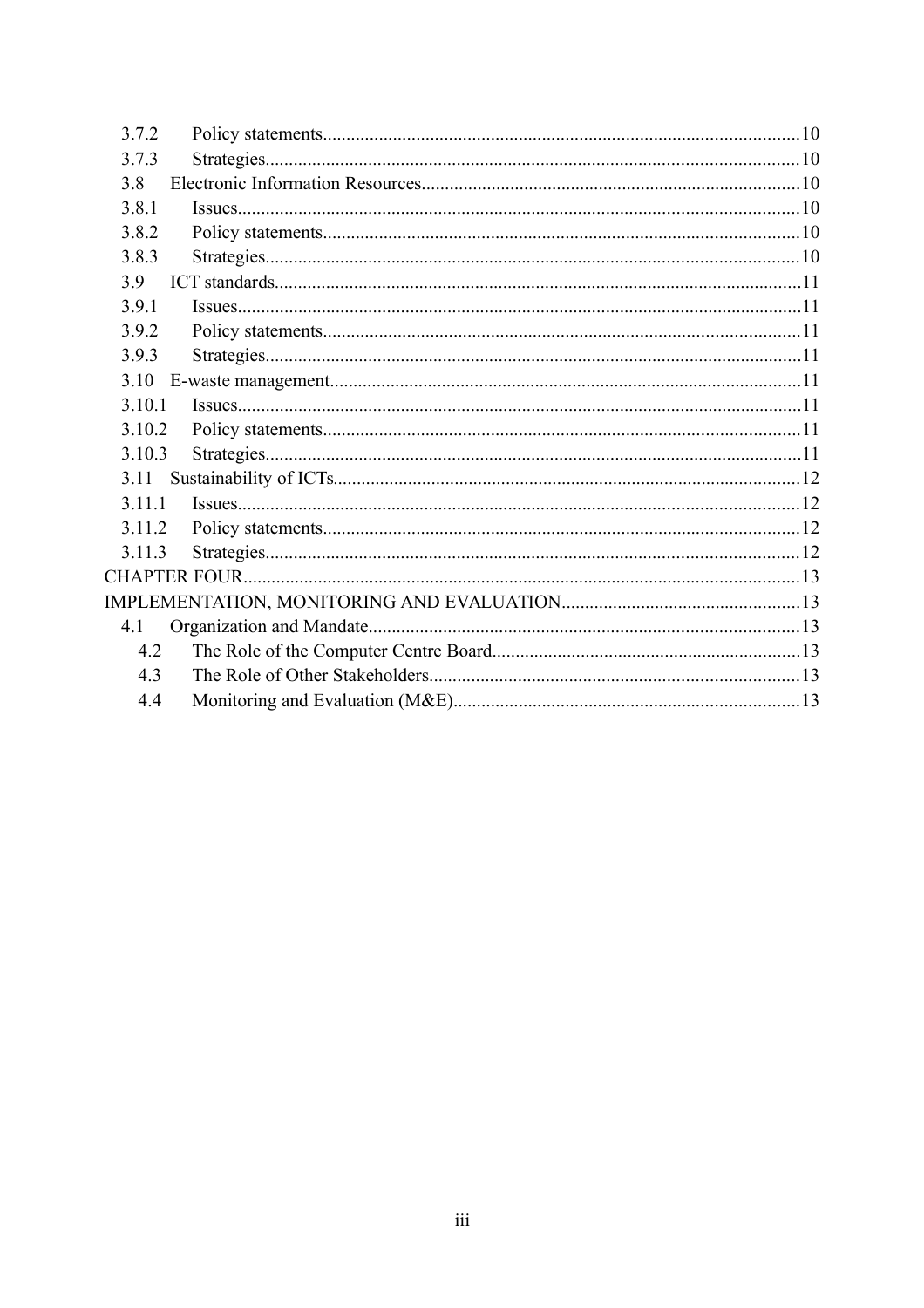## <span id="page-4-0"></span>**ABBREVIATIONS**

| <b>Examination Result Release Information System</b>          |
|---------------------------------------------------------------|
| Information and Communication Technology                      |
| <b>Internet Protocol</b>                                      |
| Local Area Network                                            |
| Monitoring and Evaluation                                     |
| Moshi University College of Cooperatives and Business Studies |
| Sokoine National Agricultural Library                         |
| Sokoine University of Agriculture                             |
| Sokoine University of Agriculture Student Information System  |
| <b>Transmission Control Protocol/Internet Protocol</b>        |
| Tanzania Education and Research Network                       |
|                                                               |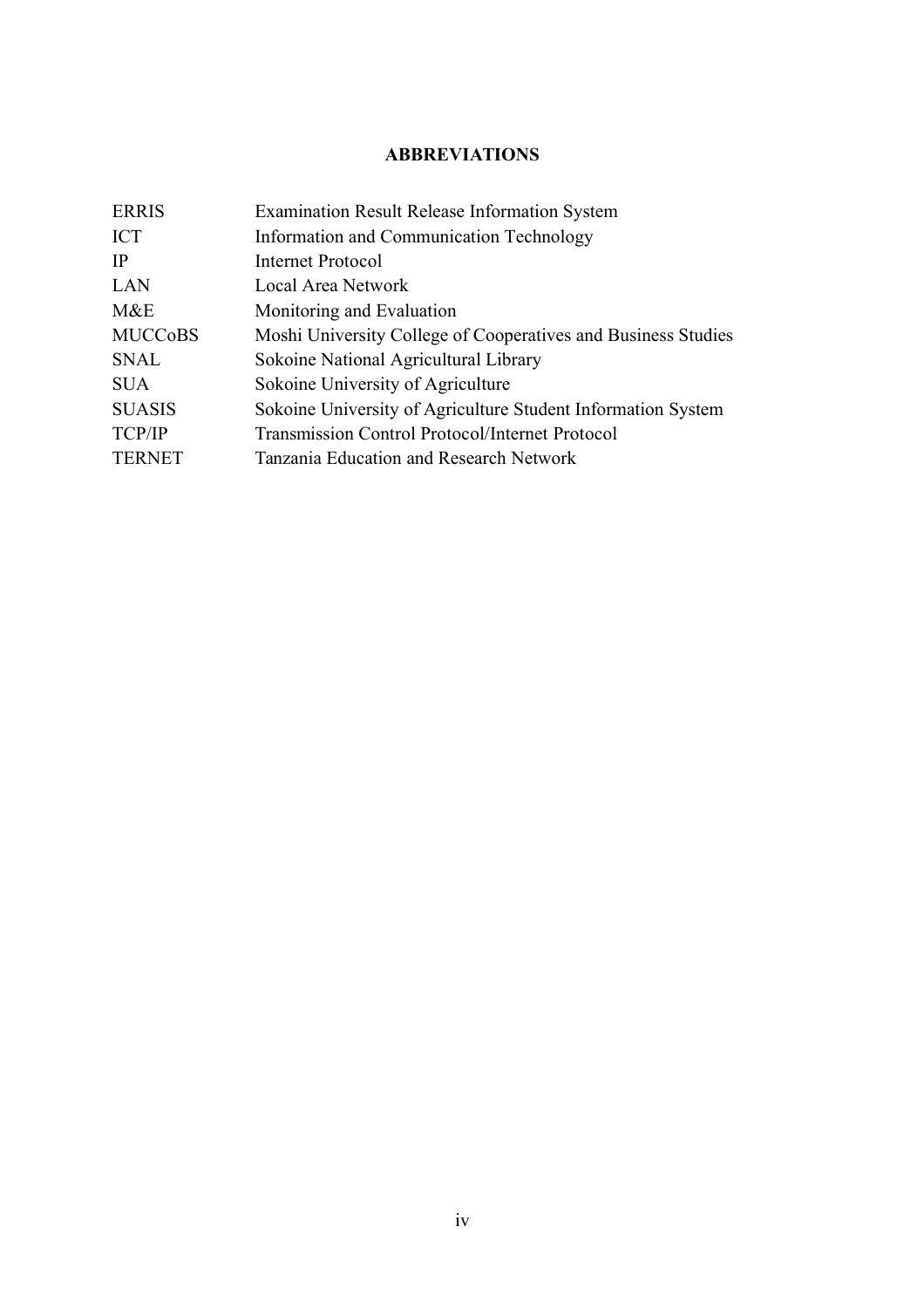#### <span id="page-5-0"></span>**DEFINITIONS OF KEY TERMS**

**Bandwidth** describes the amount of data a network can transmit in a certain period of time, usually expressed in bits per second.

**Cloud computing** is a model for enabling access to a shared pool of configurable computing resources such as storage, applications, and services that can be rapidly provisioned and released with minimal management effort or service provider interaction.

**E-resources** are information resources that users access electronically including, but not limited to electronic journals, electronic books and other Web-based documents.

**Free Open Source Software** is computer software that anyone is freely licensed to use, copy, study and modify in any way. In addition, the source code is openly shared, which encourages people to voluntarily improve the design of the software.

**E-waste** describes discarded electrical or electronic devices that have become waste because they cannot be upgraded or repaired for re-use. E-waste includes computers and their accessories, mobile phones, television sets and other electrical equipment.

**Information and Communication Technologies (ICT)** comprise a diverse set of tools, systems, applications and services used for production, processing, storage, transmission, presentation and retrieval of information by electronic means.

**Institutional repository** is an online database for collecting, preserving and disseminating the intellectual output of an institution. The database includes materials such as journal articles (particularly preprints), theses and dissertations, research reports, course notes and other academic documents.

Internet is the world-wide collection of private and public router-based networks that are interconnected via gateways and exchange points, which all utilize the TCP/IP protocol.

**IP address** is a set of protocols developed to allow cooperating computers to share resources across a network.

**Local Area Network (LAN)** is a computer network that spans a relatively small area such as a single building or group of buildings.

**Management Information Systems** are information systems that facilitate the management of corporate functions.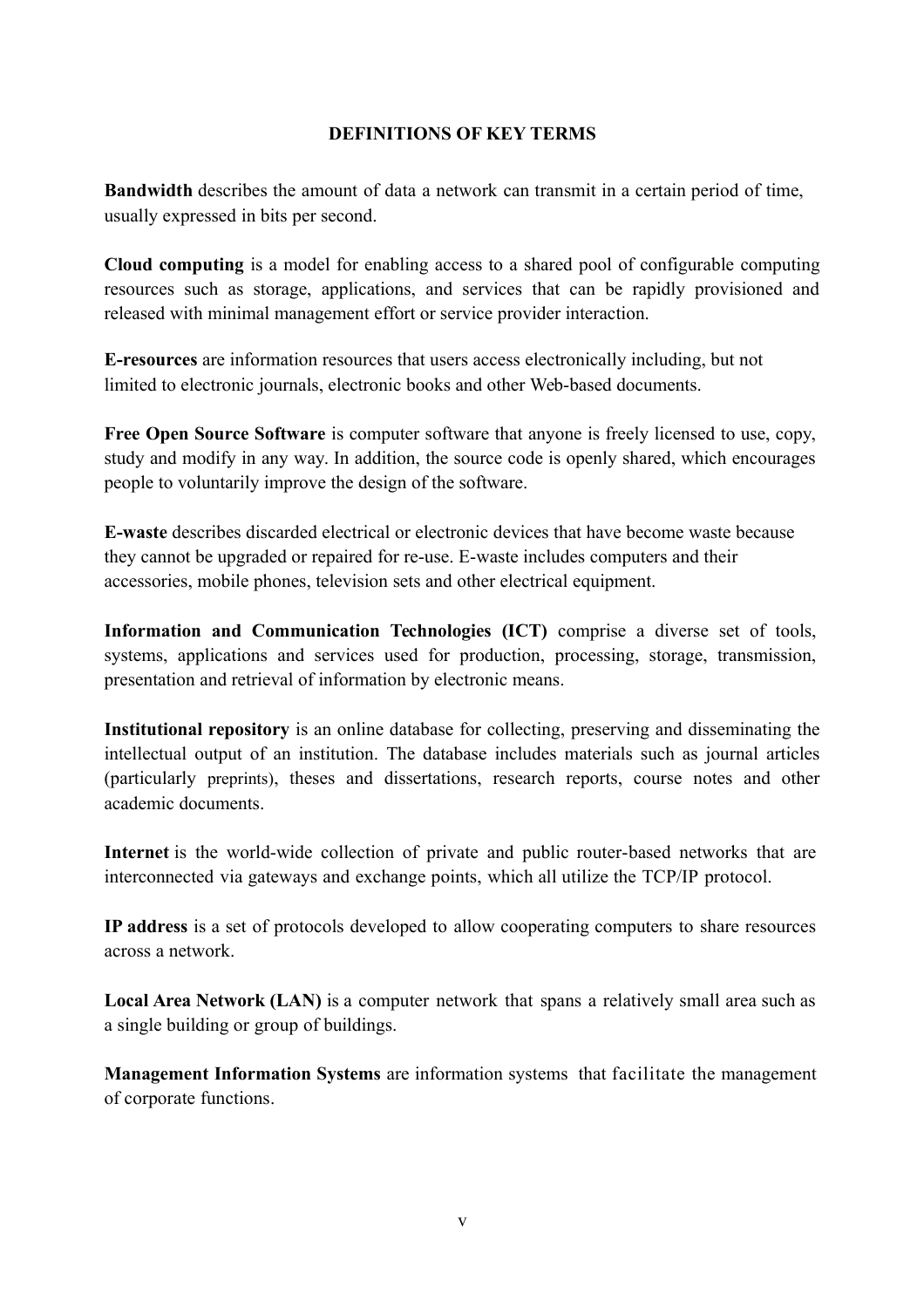#### <span id="page-6-2"></span>**CHAPTER ONE**

#### <span id="page-6-1"></span>**BACKGROUND INFORMATION**

#### <span id="page-6-0"></span>**1.1 Introduction**

Information and Communication Technologies (ICT) comprise a diverse set of tools, systems, applications and services used for production, processing, storage, transmission, presentation and retrieval of information by electronic means. ICT encompass a wide range of rapidly-evolving and increasingly-converging technologies including hardware, software, networks, audio-visual systems and associated applications. The capacity of ICT is growing exponentially, whereby computers and other devices become increasingly powerful; transmission capacity increases; and software applications make it easier to create multimedia resources.

ICT has increasingly become an integral part of today's educational system throughout the world. This is mainly because information and communication are at the very heart of any educational system. ICT has the potential to support many educational functions, such as teaching and learning, research and scholarship and management and administration. These technologies enhance the sharing of information; increase collaboration among students, academicians and administrators; enhance provision of distance education; and have resulted in new forms of pedagogy. In higher education, ICT has been broken into 4 broad categories: 1) subjects (e.g. computer studies); 2) tools to support other subjects (e.g. computer-based learning); 3) educational management tools (e.g. student information systems); and 4) platforms for information sharing. Hence, the transformation of higher education must be coupled with the effective application of ICT in teaching, learning, research, outreach and administration. In order to respond to these demands, higher education institutions need to realign their practices to information age standards by adopting ICT as important tools for enhancing efficiency and effectiveness.

The pedagogical and economical forces that drive universities to mainstream ICT in their functions include greater access to current information; interactive teaching and learning environment; synchronous learning; lessening of high workloads; and increased student to teacher ratio. In addition, ICT provides pedagogical improvement through the use of presentation programs and tools such as computer simulation software. ICT can also improve cost-effectiveness through its ability to reach distant students and in greater numbers. Generally, ICT provide an array of powerful tools that can transform isolated, teacher-centred and text-bound classrooms into rich, student-focused and interactive environments. In addition, the current workplace environment requires graduates to be ICT literate regardless of their fields of study. As universities develop and expand the use of ICTs in their activities, they are strengthening their capacity to enhance the quality of education and respond to new development challenges.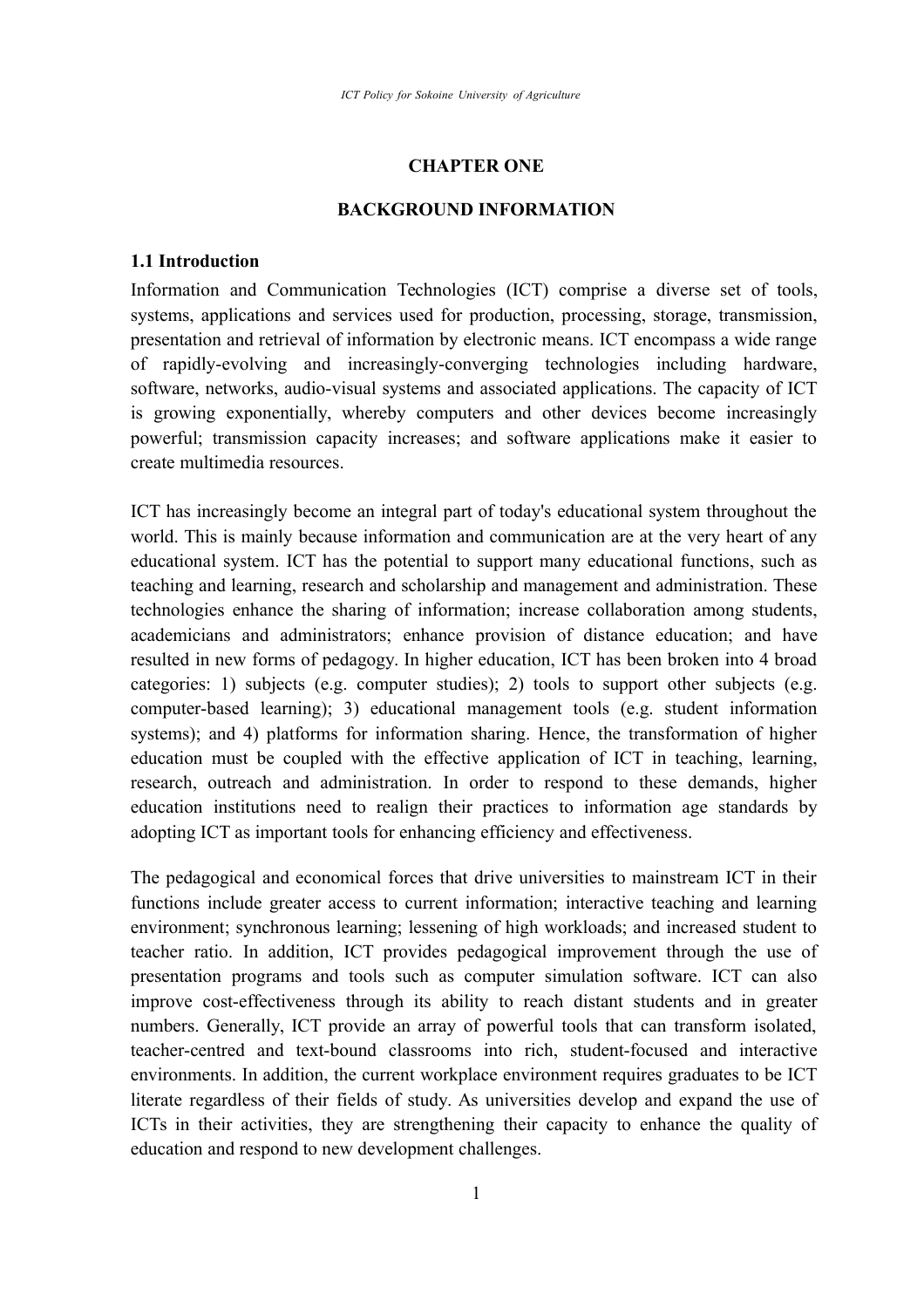In order to remain competitive in the increasingly globalized world, universities require stability in their ICT environments. The ideal ICT requirements of a modern university include efficient and sustainable network infrastructure; sufficient computing facilities and related accessories; reliable bandwidth; network centers with uninterruptible power supplies, backup-facilities and physical protection; and data recovery centres. It is also necessary to computerize core university functions by establishing integrated information systems for teaching and learning; library services; human resources; records management and financial and procurement services. With the increasing demand to employ ICT in all aspects of university activities, it is important to equip staff and students with the right skills, which enhance their ability to manage and utilize these tools. In addition, with the increase of e-waste generation there is need for frameworks to mitigate the consequent threat to the environment.

#### <span id="page-7-1"></span>**1.2 Sokoine University of Agriculture: Overview**

The Sokoine University of Agriculture (SUA) was initially established by Act No.6 of 1984 out of the former Faculty of Agriculture, Forestry and Veterinary Science of the University of Dar es Salaam. Following the enactment of the Universities Act in 2005, SUA was granted its Charter in March 2007, although it came into force retroactively from  $31<sup>st</sup>$ December 2006. Currently, SUA has four campuses, namely the Main Campus and Solomon Mahlangu Campus in Morogoro as well as Mazumbai and Olmotonyi campuses located in Tanga and Arusha regions respectively. SUA has one constituent college - the Moshi University College of Cooperatives and Business Studies (MUCCoBS) - located in Kilimanjaro region. The University has four faculties, two institutes, three centers, two directorates and the Sokoine National Agricultural Library (SNAL). SUA's Vision is *to become a centre of excellence in agriculture and allied sciences* and its Mission is *to promote development through training, research, and delivery of services*.

In achieving its vision and fulfilling its mission, SUA adheres to eleven core values: *academic excellence*; *academic integrity*; *academic freedom*; *effectiveness*; *efficiency*; *integrity and accountability*; *participatory management*; *development responsibility*; *social and corporate responsibility*; *equality and social justice*; and *professional and ethical behaviour.*

#### <span id="page-7-0"></span>**1.3 ICT Situational Analysis**

The SUA ICT Policy and Guidelines (2002) has enabled the University to accomplish several ICT developments that support academic and administrative functions. These developments include establishment and maintenance of the University's Local Area Network (LAN); establishment of computer laboratories; design and maintenance of the University Website; increasing bandwidth from 128kpbs in 1996 to 40 Mbps in 2014; partial computerization of library services, student records, and financial services; teaching of ICT courses; establishment of ICT-related certificate, diploma and degree programmes;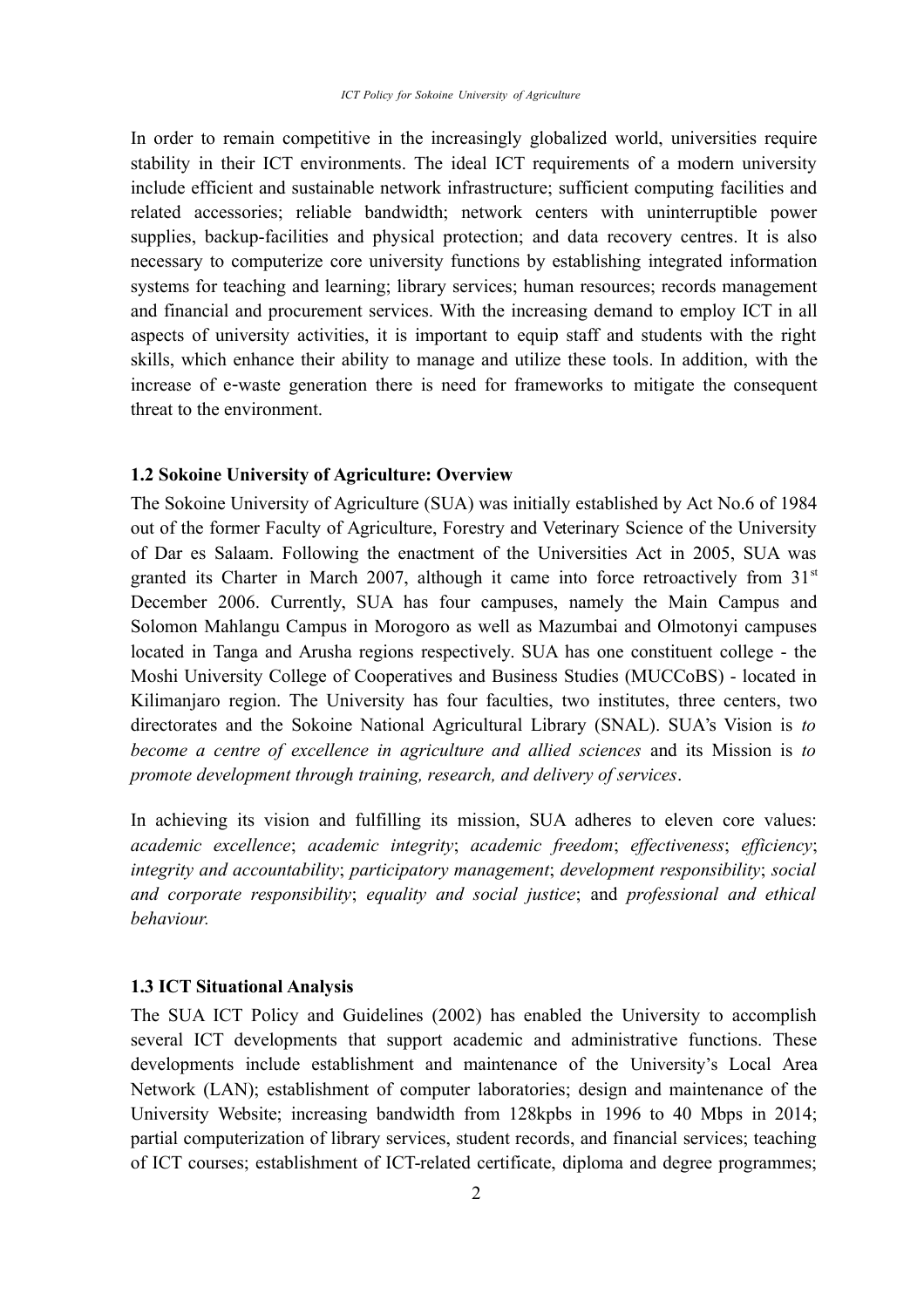establishment of the Department of Informatics as well as development and maintenance of software (e.g. the Sokoine University of Agriculture Student Information System (ERRIS), SUA Student Information System (SUASIS) and E-learning System). The Policy has also enabled the University to recruit, retain and develop ICT personnel and integrate ICTrelated courses into all degree programmes. Most importantly, the SUA Corporate Strategic Plan (2011 - 2020) recognizes the importance of ICTs in supporting university activities and dedicates 10% of SUA internally-generated funds to improving ICTs.

Other ICT-related strengths at SUA include the existence of the University Computer Centre; developed standalone systems in various units; growing ICT literacy, expertise and awareness in the University; and increased demand for ICT services across the University. There are also opportunities, such as the upcoming implementation of a nation-wide fiber optic cable network; proliferation of new technologies that can lower ICT costs; increased availability of open source applications; and the availability of a national ICT policy that promotes and guides ICT development in the country.

Notwithstanding these strengths and opportunities, SUA also faces several ICT-related challenges and problems. These include inefficient local area network; aging ICT facilities; inadequate computer laboratories; insufficient computers; lack of integrated information systems; slow Internet connectivity; insufficient office and laboratory space for ICT activities; unreliable power supply; inadequate ICT personnel; lack of high capacity servers; inadequate ICT security systems; inadequate local content on the Web; financial constraints; and low usage of electronic information resources by stakeholders. Other challenges include high costs of bandwidth; increasingly-sophisticated ICT-related security risks, threats and attacks; and the rapidity of technological developments. In addition, electronic waste (e‐waste) is currently the fastest growing waste stream, and it contains toxic components such as lead, mercury and cadmium. Improper disposal of electronic waste pollutes the environment with hazardous toxins, thereby causing widespread health risks and environmental degradation.

#### <span id="page-8-0"></span>**1.4 Rationale for ICT Policy Review**

The SUA ICT Policy and Guidelines was formulated in 2002 with the aim of guiding the identification, promotion and appropriate utilization of ICT at SUA. The Policy aimed at ensuring that ICT applications are integrated into planning and implementation of the University mission to improve the quality of activities. However, since the formulation of the SUA ICT Policy and Guidelines in 2002, several technological, institutional and structural changes have occurred globally, nationally and within the University that have influence on ICT development at SUA. Globally, there have been phenomenal ICT developments in terms of availability, emergence and obsolescence of technologies. There are also technological convergences that increasingly blur distinctions between different types of ICT. At the national level, there are key policies guiding ICT developments, including the National ICT Policy (2003) and the National Information and Broadcasting Policy (2003). There are also sectoral policies, such as the ICT Policy for Basic Education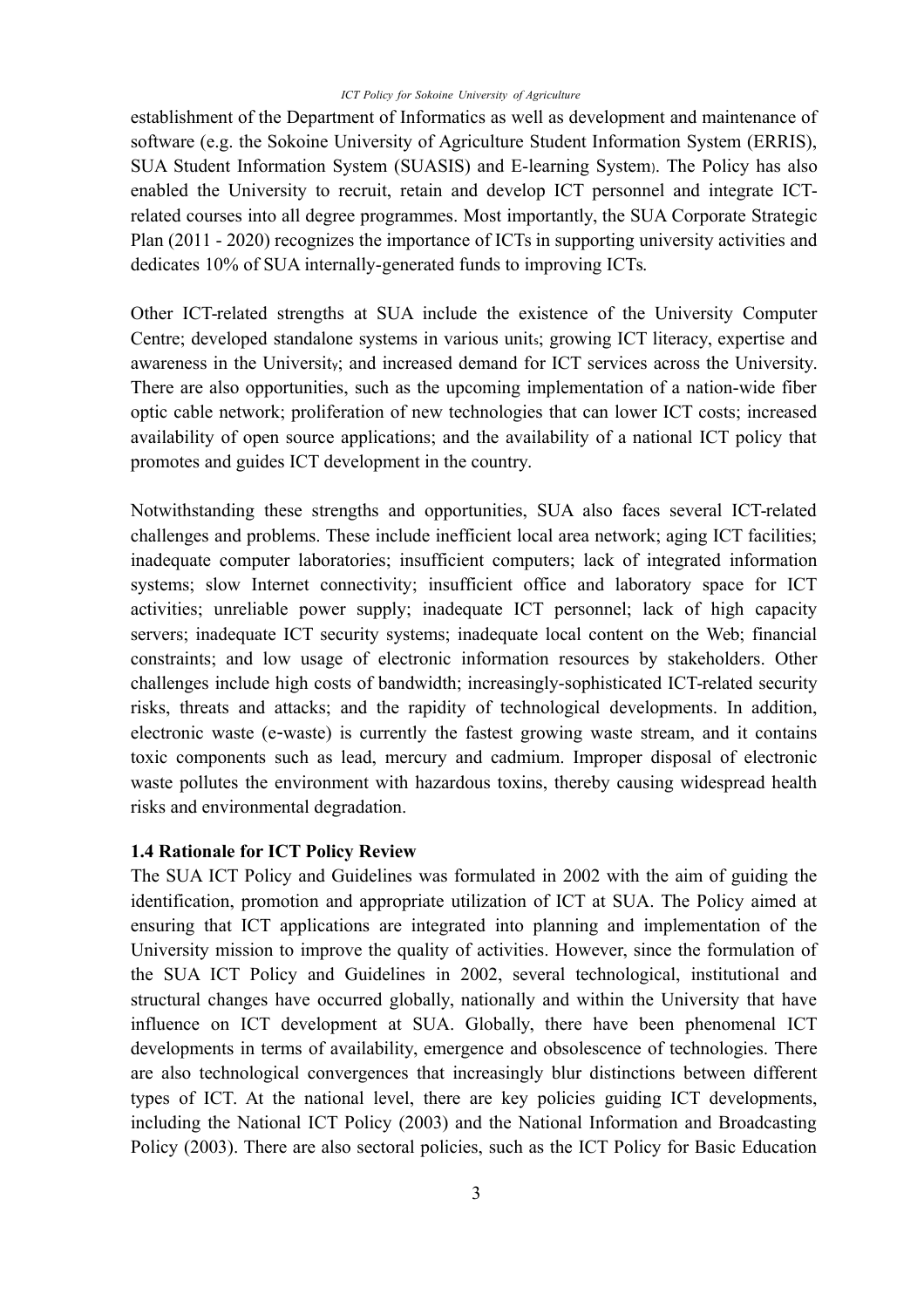(2007), and ICT-related legal provisions and regulations that are reviewed periodically. The Tanzania Education Network (TERNET) was created to provide an electronic network that connects all Higher Education Institutions (HEIs), research facilities and teacher colleges in the country.

At SUA, the University Charter (2007) and the SUA Corporate Strategic Plan (2011 – 2020) are among the new frameworks that have influence on ICT developments. Increased University population in terms of staff and students as well as establishment of new programmes (particularly ICT-related programmes) also causes demand for higher quality and more diverse ICT services. The revised Policy will guide the development and appropriate utilization of ICT at SUA. This Policy will also enable SUA to harness the potential of ICT to provide high standard services to students, staff and the wider community.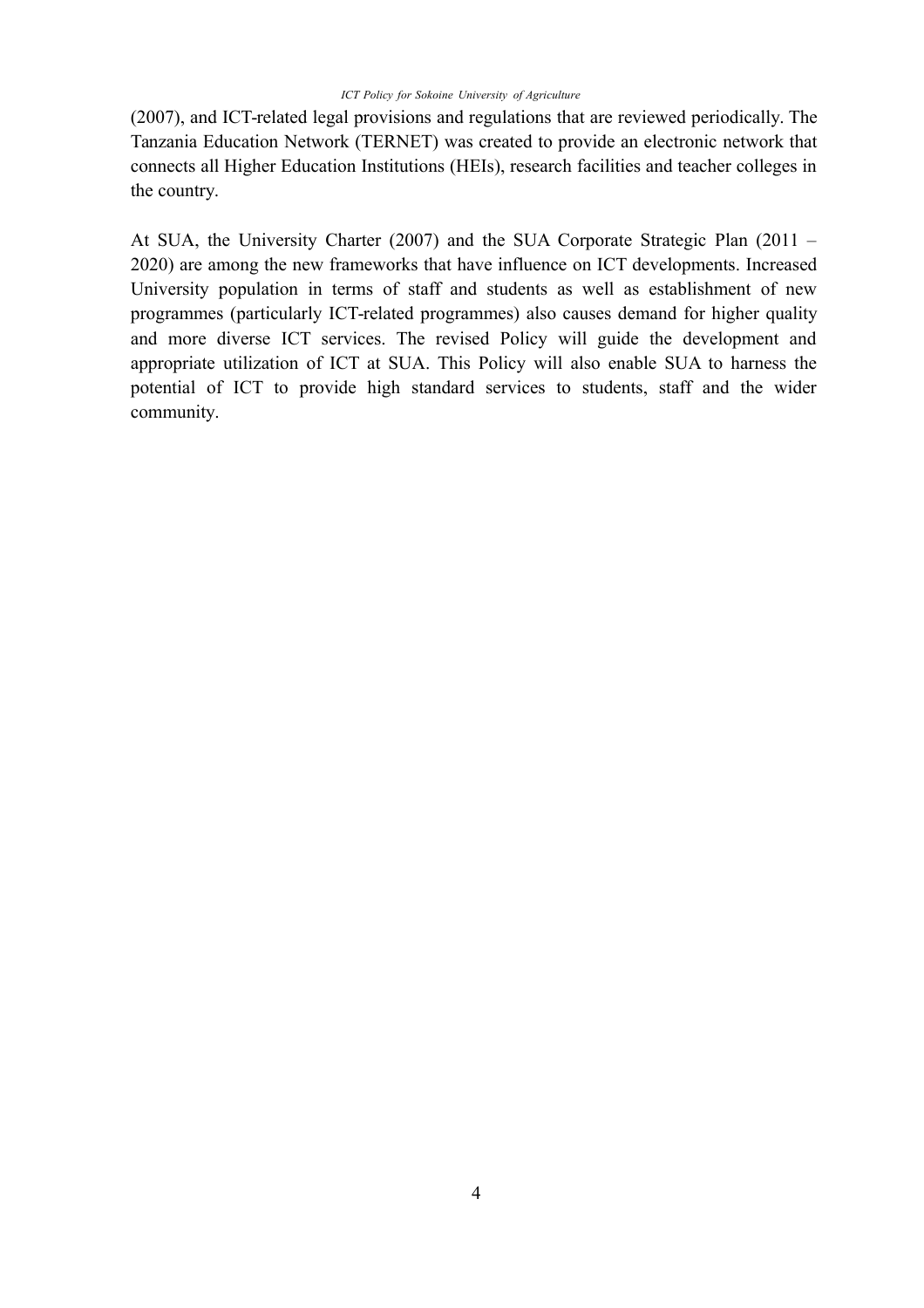#### <span id="page-10-6"></span>**CHAPTER TWO**

#### <span id="page-10-5"></span>**POLICY JUSTIFICATION, VISION, MISSION AND OBJECTIVES**

#### <span id="page-10-4"></span>**2.1 Justification**

This Policy is expected to improve the quality of teaching, learning, research and outreach at the University using modern approaches enabled by ICT. From pedagogic and other perspectives, ICT will enhance staff-students, staff-staff and students-students interactions; reduce staff workloads; prepare SUA graduates for knowledge-based work environments; enhance access to electronic information resources and library services; and increase the visibility of the University's research output, among many other benefits. The Policy is also intended to increase efficiency and effectiveness of the University's administrative functions. This Policy aligns with the Corporate Strategic Plan (2011 - 2020), which advocates for the use of ICT to increase efficiency, cost effectiveness and competitiveness. The Corporate Strategic Plan targets to have in place an effective and efficient ICT system for enhancing training, research, outreach, consultancy and management functions. This Policy is also consistent with various policy frameworks in Tanzania that call for integration of ICT in education systems.

Achieving SUA's vision and mission, which embody the objectives of this Policy, depends on the presence of several critical success factors at the national and institutional levels. The critical success factors at the national level include the availability of favourable ICT policy and regulatory frameworks, particularly those for the education sector. The University is required to closely align its ICT practices to national ICT policies and regulatory environment in order to take advantage of them. At the institutional level, critical success factors include stakeholders' commitment to ICT developments, particularly willingness of the top management; adequate funding of ICT; efficient procurement process; and the willingness and capacity of staff to create ICT-responsive curricula.

#### <span id="page-10-3"></span>**2.2 Policy Vision, Mission and Objectives**

#### <span id="page-10-2"></span>**2.2.1 Vision**

SUA utilizing excellent ICT solutions

#### <span id="page-10-1"></span>**2.2.2 Mission**

To fully integrate ICT into training, research and delivery of services

## <span id="page-10-0"></span>**2.2.3 Objectives**

To achieve the goal of this Policy, the University shall:

- 1. Improve and maintain reliable ICT infrastructure
- 2. Develop and maintain integrated management of information systems
- 3. Promote widespread use of ICT in academic and administrative functions
- 4. Acquire, deploy, use and dispose of ICT products in ways that ensure environmental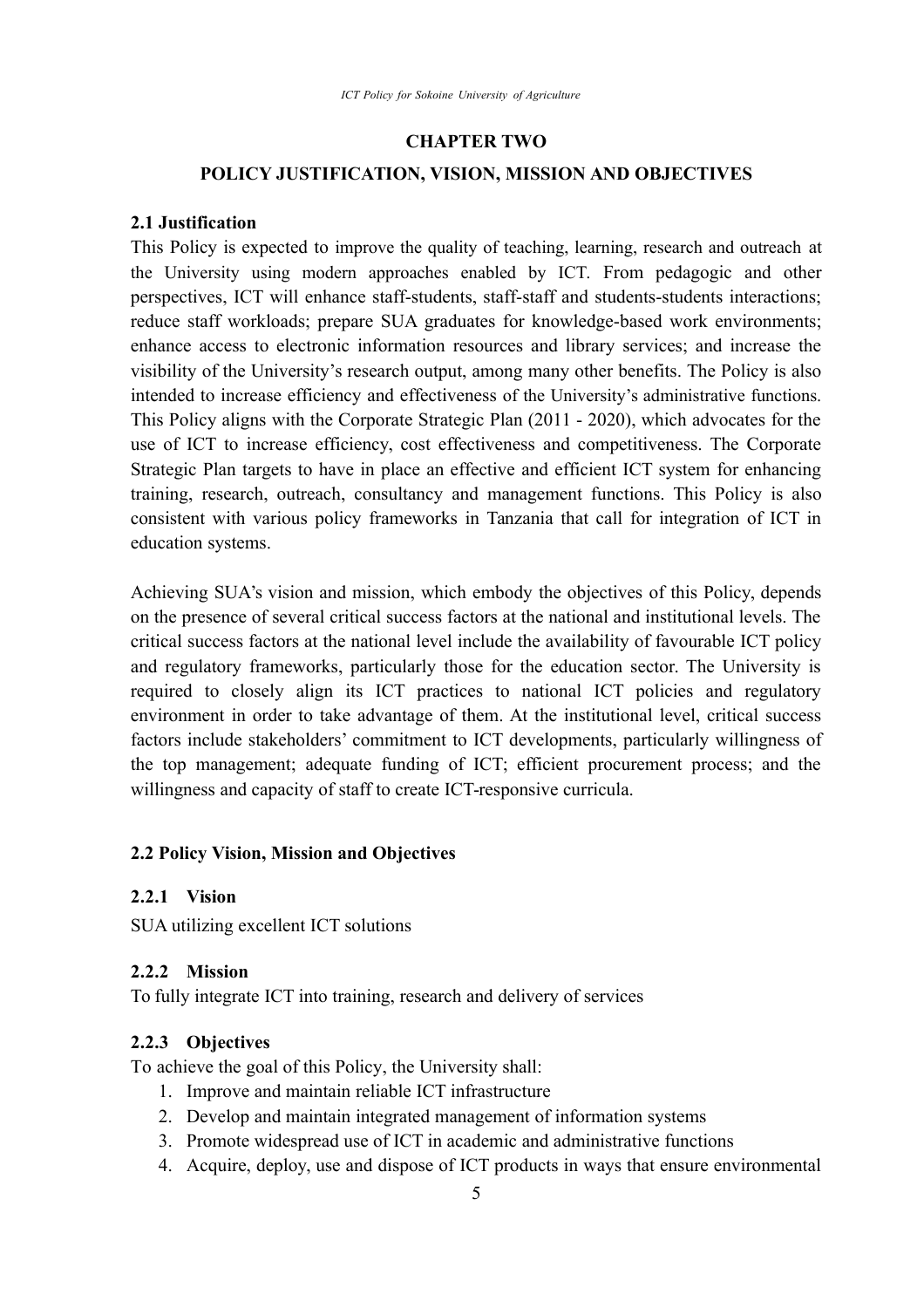sustainability

- 5. Ensure compliance to standards in the management and use of ICT
- 6. Establish, implement and maintain appropriate ICT security measures
- 7. Promote the development and dissemination of local content using ICT
- 8. Develop, acquire, manage and promote utilization of electronic information resources to support teaching, learning, research and outreach
- 9. Ensure that the university community is adequately equipped with the requisite skills to enable them fulfill their duties
- 10. Ensure sustainable use of ICT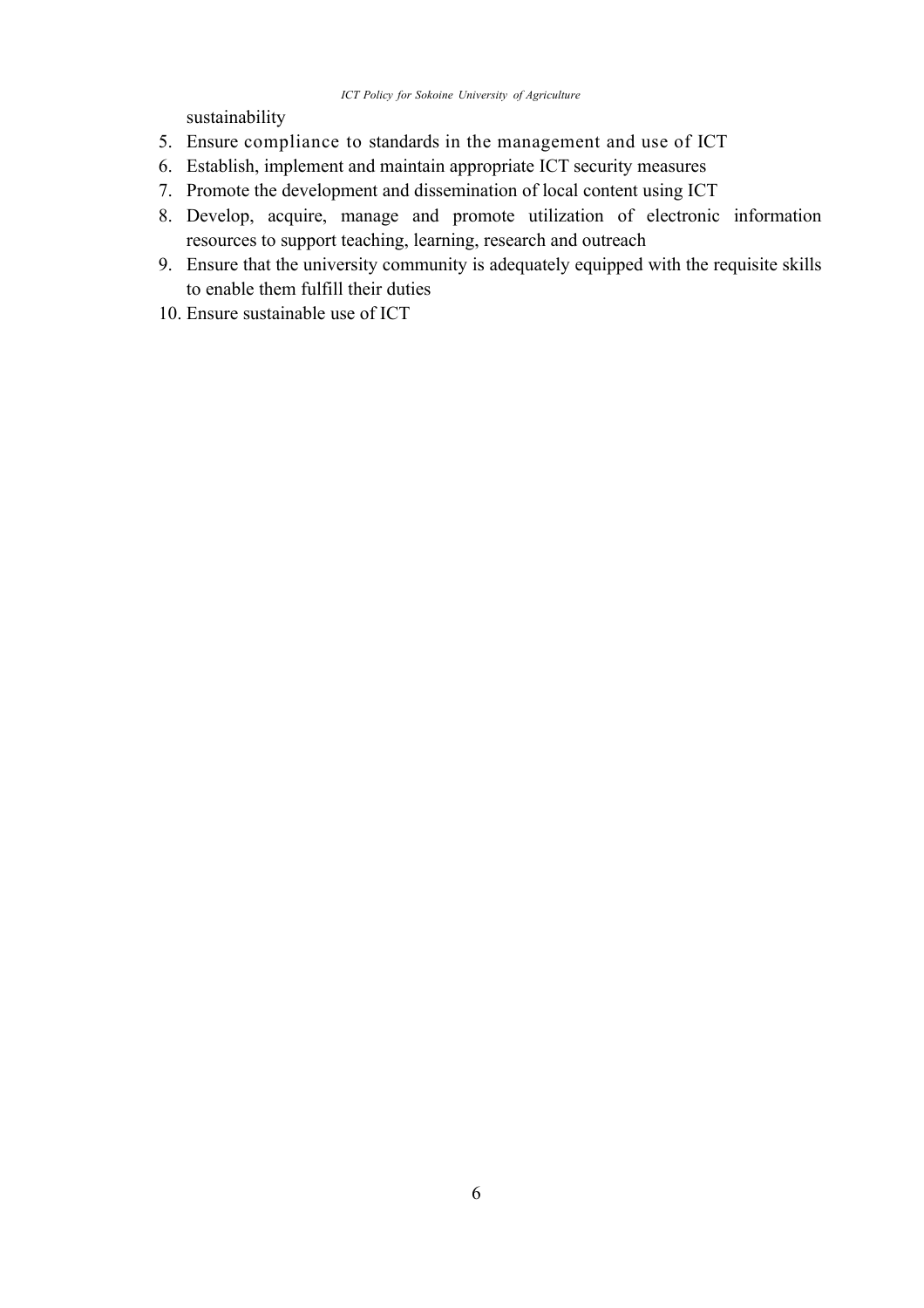#### <span id="page-12-5"></span>**CHAPTER THREE**

#### <span id="page-12-4"></span>**FOCUS AREAS, POLICY STATEMENTS AND STRATEGIES**

#### <span id="page-12-6"></span>**3.1 Overview**

This chapter presents the focus areas, policy statements and strategies necessary for effective implementation of policy objectives.

#### <span id="page-12-3"></span>**3.2 ICT Infrastructure and Services**

#### **3.2.1 Issues**

- <span id="page-12-2"></span>i. Limited and unreliable ICT network infrastructure
- ii. Insufficient computers and related accessories
- iii. Aging ICT facilities
- iv. Slow Internet connectivity
- v. Inadequate ICT personnel
- vi. Unreliable power supply
- vii. Limited funding of ICT matter<sup>s</sup>

#### <span id="page-12-1"></span>**3.2.2 Policy statements**

SUA shall endeavour to:

- i. Develop and maintain efficient and effective LAN to meet increasing Internet requirements
- ii. Acquire and maintain sufficient computers to meet the needs of the increasing staff and student population
- iii. Provide an efficient and effective intercom telecommunication system within the University
- iv. Regularly update ICT hardware and software to keep up with the changing technology environment
- v. Improve and manage Internet services to meet ever-increasing requirements
- vi. Build and maintain institutional capacity for managing ICTs effectively
- vii. Ensure availability of power backup and stabilizer mechanisms to increase the availability Internet services and protect ICT equipment
- viii. Maintain a broadcast facility to support the University mission

#### **3.2.3 Strategies**

- <span id="page-12-0"></span>i. Expand and improve LAN to reach all University locations
- ii. Provide regular maintenance to ICT facilities and network infrastructure
- iii. Acquire sufficient computers for staff and students
- iv. Maintain and improve the available broadcast facility
- v. Prepare and broadcast programmes to promote teaching, research and extension
- vi. Increase Internet bandwidth from time to time to meet ever-growing demand
- vii. Develop and implement bandwidth management strategies
- viii. Maintain the telephone system
- ix. Recruit, develop and retain highly-quality ICT personnel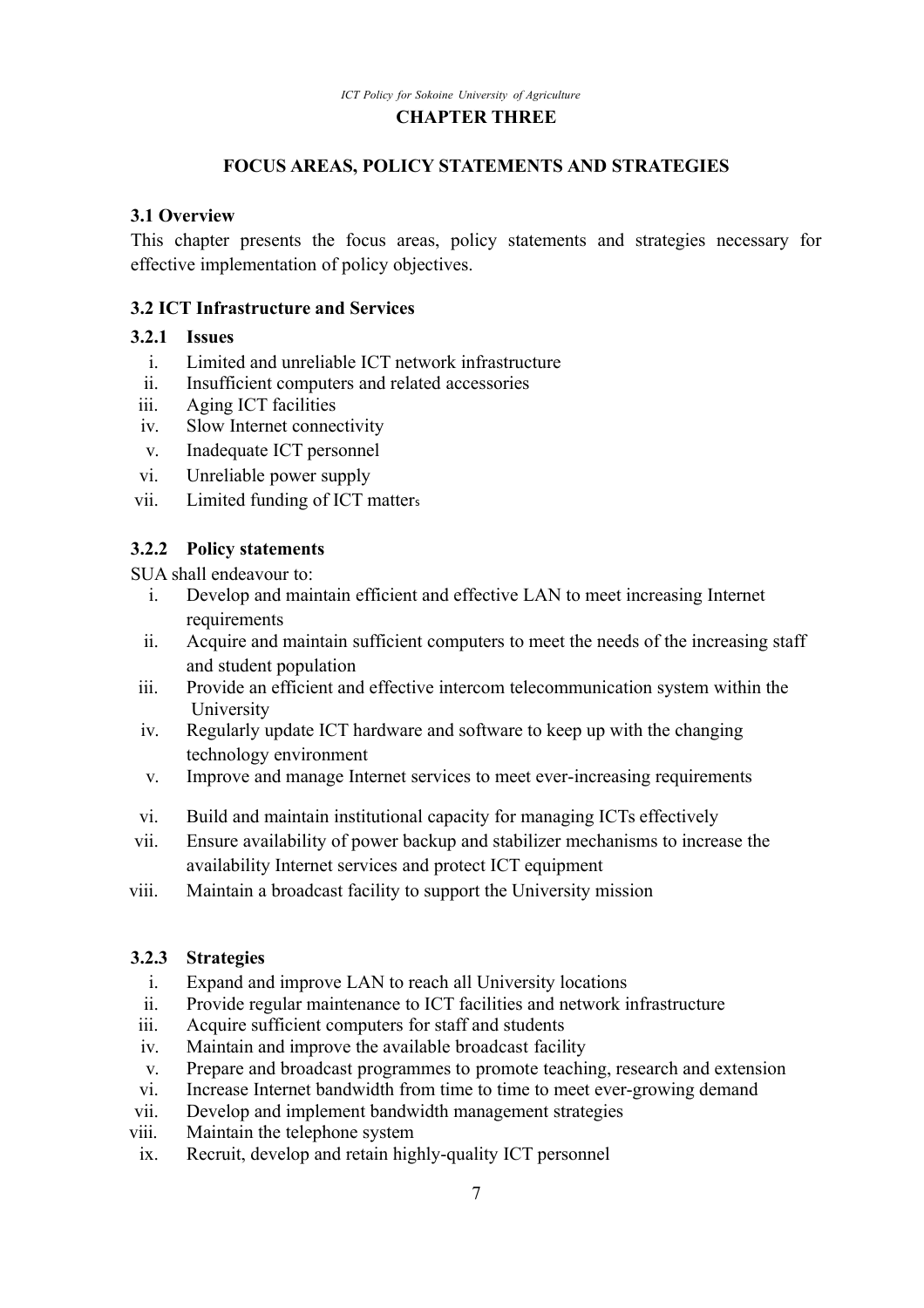x. Acquire and install high-capacity renewable power backups, voltage stabilizers and smoke detectors

#### <span id="page-13-6"></span>**3.3 Integrated Management Information Systems**

#### **3.3.1 Issues**

- <span id="page-13-5"></span>**i.** Availability and Reliability of standalone, partially computerized information systems
- **ii.** Inefficiency and ineffective information flow
- **iii.** Inconsistency of students and staff information across the University
- **iv.** Duplication of data caused by multiple data entry points
- v. Low adoption of ICT in academic and administrative functions

#### <span id="page-13-4"></span>**3.3.2 Policy statements**

SUA shall endeavour to:

- **i.** Develop and maintain integrated management information systems to support all academic and administrative functions
- *ii.* Increase the use of ICT in the implementation of University functions
- iii. Ensure interoperability of information systems across the University

#### 3.3.3 **Strategies**

- <span id="page-13-3"></span>i. Acquire, install and maintain integrated management information systems for all academic and administrative services
- ii. Train staff and students to use information systems relevant to their activities
- iii. Promote the use of ICT for academic and administrative functions
- iv. Acquire, develop and implement information systems that are capable of communicating and exchanging dat.

## <span id="page-13-2"></span>**3.4 ICT Access, Use and Security**

#### **3.4.1 Issues**

- <span id="page-13-1"></span>i. Unsecure ICT systems and institutional data
- ii. Lack of reliable data backup and recovery mechanisms
- iii. Inadequate ICT security procedures
- iv. Inadequate ICT disaster recovery plans and mechanisms
- *v.* Inadequate terms and conditions for using University ICT facilities

## <span id="page-13-0"></span>**3.4.2 Policy statements**

SUA shall endeavour to:

- i. Protect ICT systems and institutional data
- *ii.* Establish data backup and recovery mechanisms
- iii. Develop proper ICT security procedures and disaster recovery plans
- iv. Ensure that ICT facilities and services are used by authorized individuals depending on their work and study requirements
- *v.* Ensure that ICT facilities and services are used to carry out legitimate activities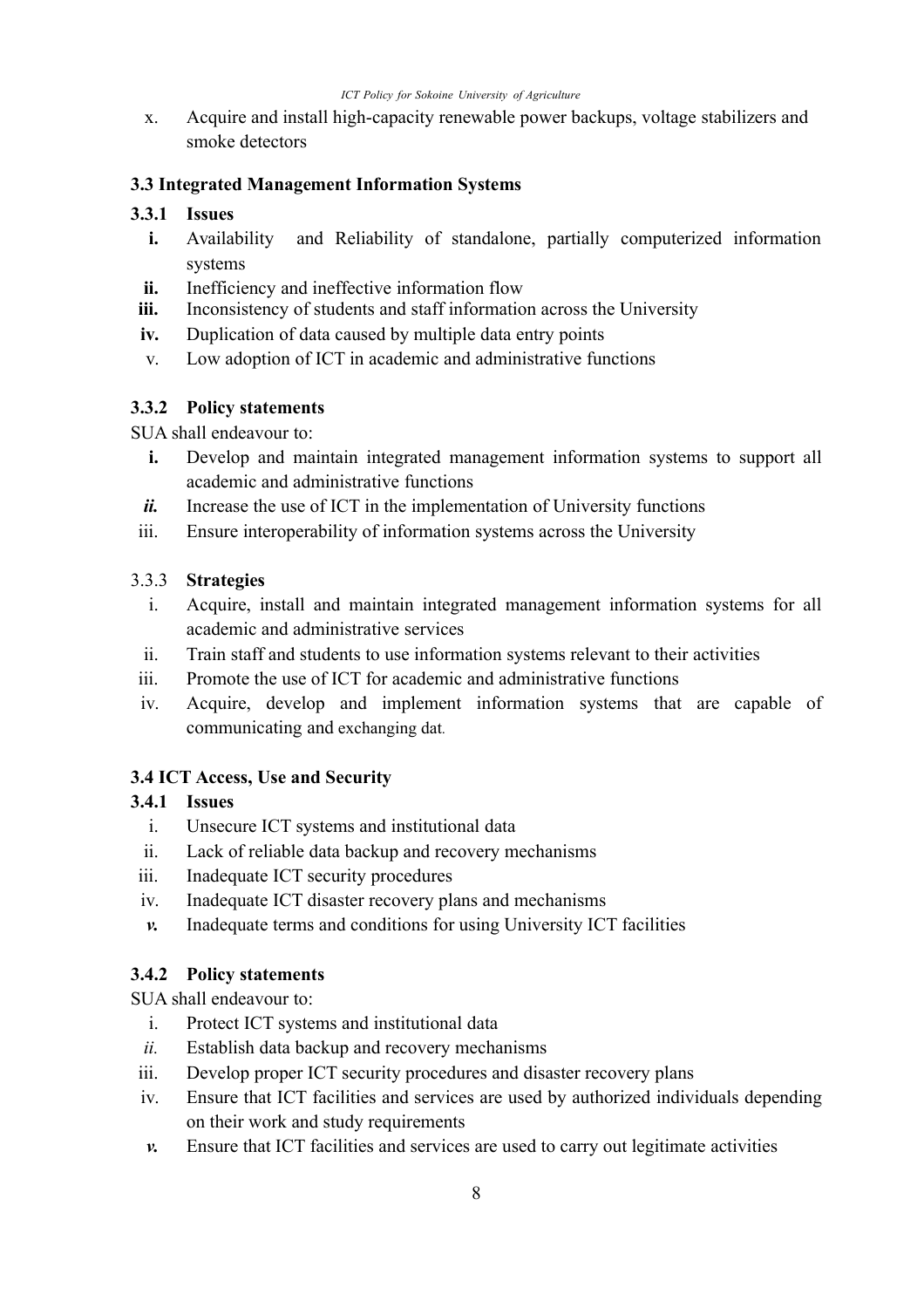# **3.4.3 Strategies**

- <span id="page-14-6"></span>*i.* Establish access levels, rights and privileges for different categories of ICT users
- ii. Acquire and install protective software for detecting and defending ICT equipment, systems and content against malicious software
- iii. Develop and implement appropriate backup and recovery mechanisms for institutional data
- iv. Develop and implement ICT security procedures
- v. Develop and implement ICT disaster recovery plans and mechanisms
- vi. Locate all ICT equipment in physically secure areas
- **vii.** Define terms and conditions of using University ICT facilities and services for different categories of users

# <span id="page-14-5"></span>**3.5 Content development**

## **3.5.1 Issues**

- <span id="page-14-4"></span>i. Inadequate quality and out of date content on the University website
- ii. Many units in the University have incomplete or missing webpages on the University website
- iii. Lack of skills among stakeholders for uploading content on the web
- iv. Most locally generated content is not widely accessible
- **v.** Laxity in providing relevant web content by some stakeholders

# <span id="page-14-3"></span>**3.5.2 Policy statements**

SUA shall endeavour to:

- **i.** Maintain a comprehensive University website that has webpages for all units
- **ii.** Ensure that the content of the University websites is relevant, accurate, consistent and up-to-date
- **iii.** Equip stakeholders with relevant skills for uploading content on the website
- **iv.** Develop and maintain institutional repositories for locally generated content
- **v.** Ensure continuous uploading of locally generated content into institutional repositories
- *vi.* Empower units to regularly upload relevant content to the website

## *3.5.3* **Strategie**s

- <span id="page-14-2"></span>i. Each unit in the University shall develop and maintain a comprehensive webpage
- ii. Train designated staff from various units across the University on website design and content management
- iii. Promote online publication of academic works by the University community
- iv. Develop and maintain institutional repositories
- v. Deploy and maintain a robust content management system

# <span id="page-14-1"></span>**3.6 ICT Skills Development**

## **3.6.1 Issues**

<span id="page-14-0"></span>i. Most staff and students have low ICT skills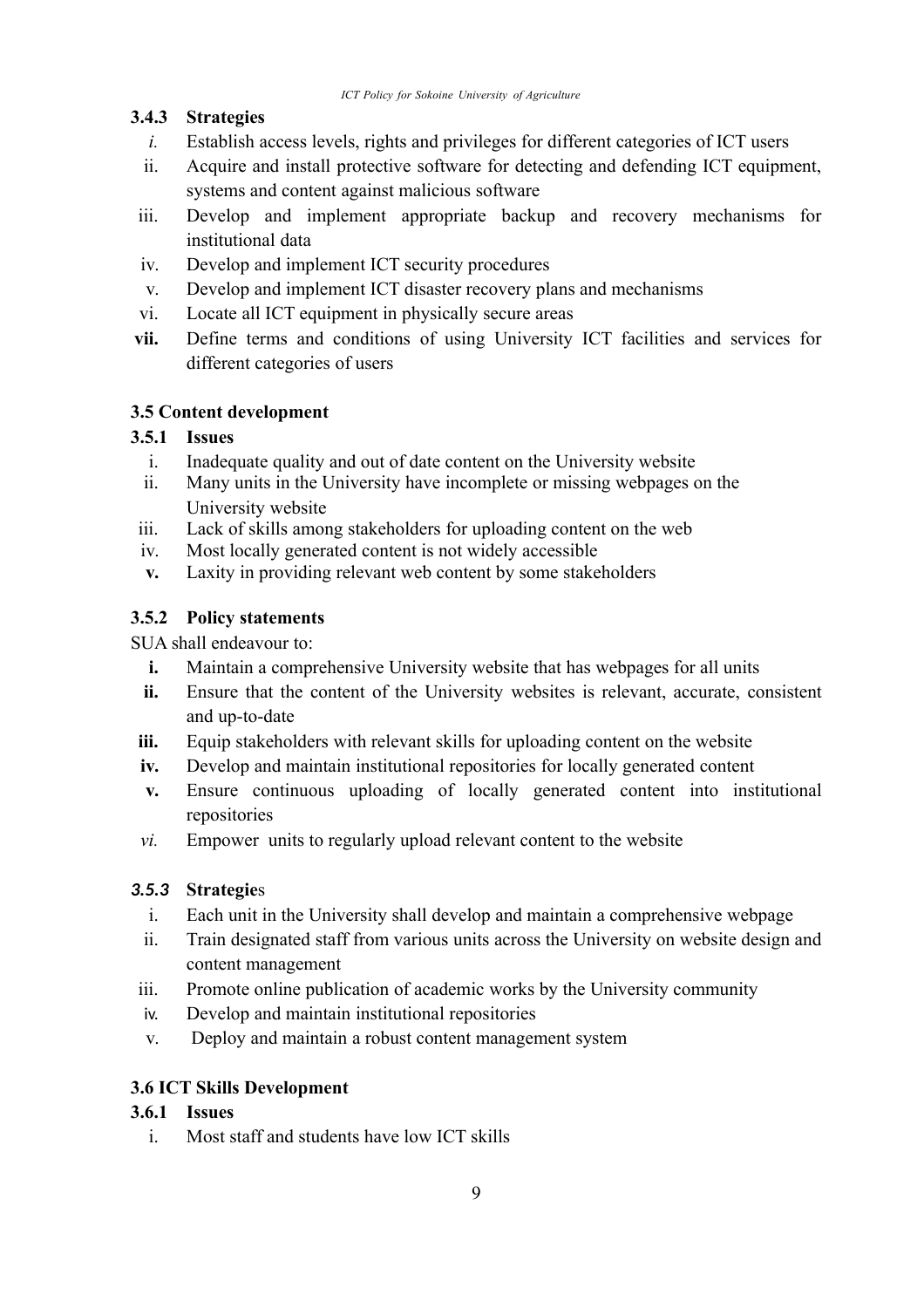## <span id="page-15-2"></span>**3.6.2 Policy statements**

SUA shall endeavour to:

i. Equip staff and students with appropriate ICT skills

## **3.6.3 Strategies**

- <span id="page-15-1"></span>i. Train all students in relevant computer application courses during their studies
- **ii.** Train all staff from regularly in order to equip them with up-to-date ICT skills

# <span id="page-15-3"></span>**3.7 E-learning**

## **3.7.1 Issues**

- <span id="page-15-0"></span>*i.* Low usage of ICT to enhance teaching and learning
- *ii.* Lack of e-learning system in the University
- iii. Lack of quality and up to date content for e-learning

# <span id="page-15-9"></span>**3.7.2 Policy statements**

SUA shall endeavour to:

- i. Integrate ICT in teaching and learning activities
- *ii.* Promote the use of e-teaching and e-learning

## **3.7.3 Strategies**

- <span id="page-15-8"></span>**i.** Establish e-learning system in order to enhance teaching and learning
- **ii.** Establish and maintain relevant infrastructure (e.g. Video Conferencing Facilities) to enhance teaching and learning
- **iii.** Equip lecture halls and laboratories with up-to-date e-learning facilities
- iv. Promote the use of e-learning and other ICT tools and services in teaching and learning activities

## <span id="page-15-7"></span>**3.8 Electronic Information Resources**

## **3.8.1 Issues**

- <span id="page-15-6"></span>*i.* Low usage of electronic information resources
- ii. High costs of subscription to online scholarly databases

# <span id="page-15-5"></span>**3.8.2 Policy statements**

SUA shall endeavour to:

- **i.** Promote utilization of e-resources to support academic purposes
- *ii.* Integrate information literacy into the University curricula in order to enhance utilization of e-resources
- **iii.** Mobilize and allocate financial resources for subscribing to online databases
- iv. Address contextual and technical issues related to low utilization of e-resources

# *3.8.3* **Strategie**s

<span id="page-15-4"></span>i. Raise awareness about e-resources among various categories of users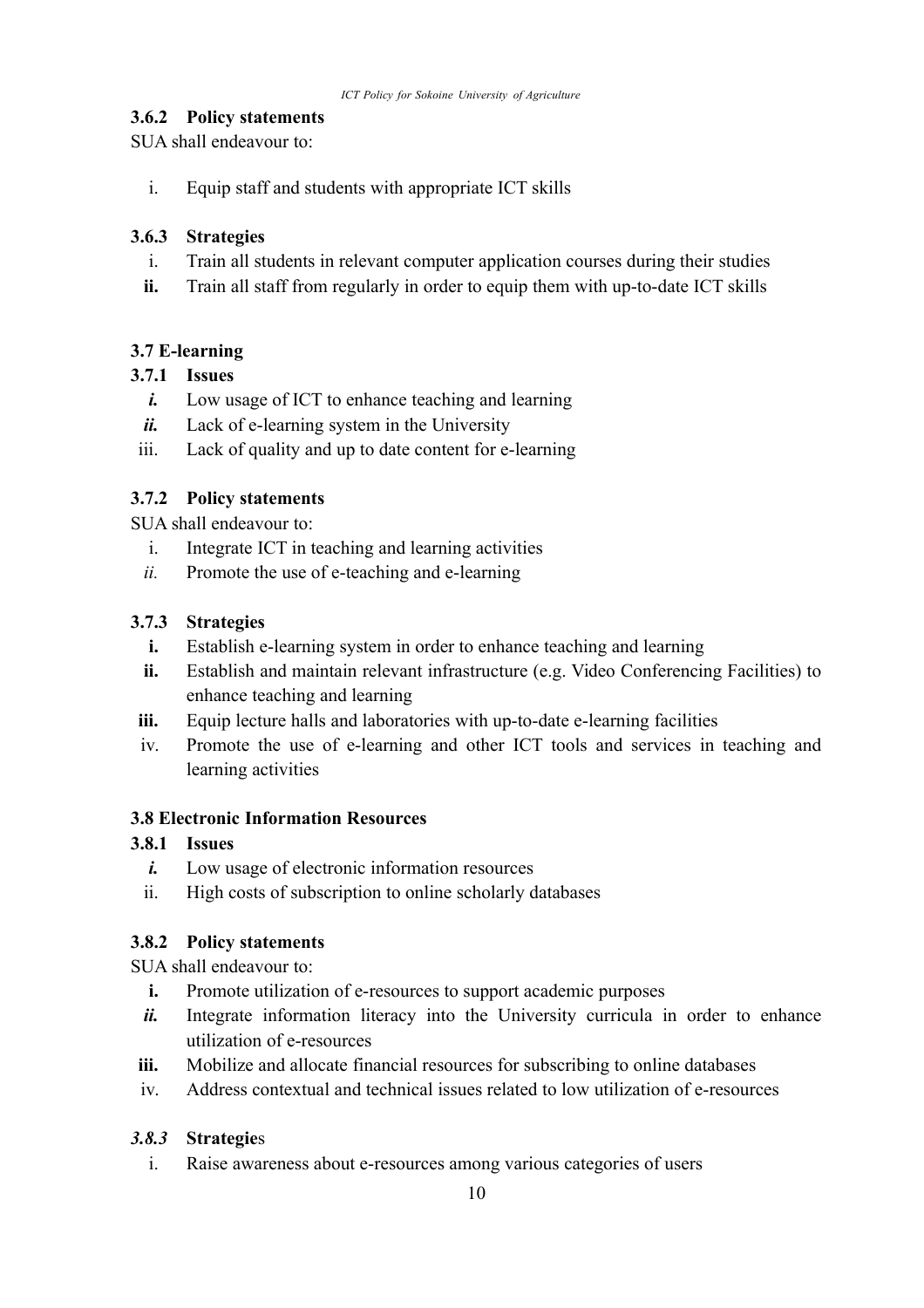- ii. Equip staff and students with information literacy skills
- iii. Increase allocation of financial resources for subscription of online resources
- iv. Encourage the utilization of open access e-resources

## <span id="page-16-7"></span>**3.9 ICT standards**

## **3.9.1 Issues**

- <span id="page-16-6"></span>*i.* Unguided procurement and installation of ICT equipment and software in the University
- *ii.* Use of ICT specifications as informal or "de facto standards"
- iii. Lack of awareness on appropriate ICT standards among stakeholders

## <span id="page-16-5"></span>**3.9.2 Policy statements**

SUA shall endeavour to:

- i. Develop guidelines on ICT standards in the University
- ii. Promote acquisition of hardware and software that comply with institutional, national or international standards

iii.

iv. Ensure that the use of the University ICT is consistent with the principles and values that govern the use of other University facilities and services

v.

vi. Promote compliance to institutional, national or international standards on ICT

## **3.9.3 Strategies**

- <span id="page-16-4"></span>**i.** Develop and implement guidelines on ICT standards
- ii. Raise awareness on ICT standards

## <span id="page-16-3"></span>**3.10 E-waste management**

## **3.10.1 Issues**

- <span id="page-16-2"></span>i. Lack of safe e-waste disposal procedures
- ii. Lack of public awareness on the need for proper e-waste treatment
- iii. Absence of infrastructure for appropriate e-waste management

## <span id="page-16-1"></span>**3.10.2 Policy statements**

SUA shall endeavour to:

- i. Establish clear guidelines on e-waste management
- ii. Raise stakeholders' awareness on the sustainable management of e-waste
- *iii.* Dispose e-waste in a manner that is sustainable and safe for the environment

# **3.10.3 Strategies**

- <span id="page-16-0"></span>i. Formulate and implement guidelines for management of e-waste
- ii. Plan and implement e-waste awareness activities
- iii. Provide space, equipment and other support systems for management of e-waste
- iv. Ensure the use of sound technologies to minimize e-waste generation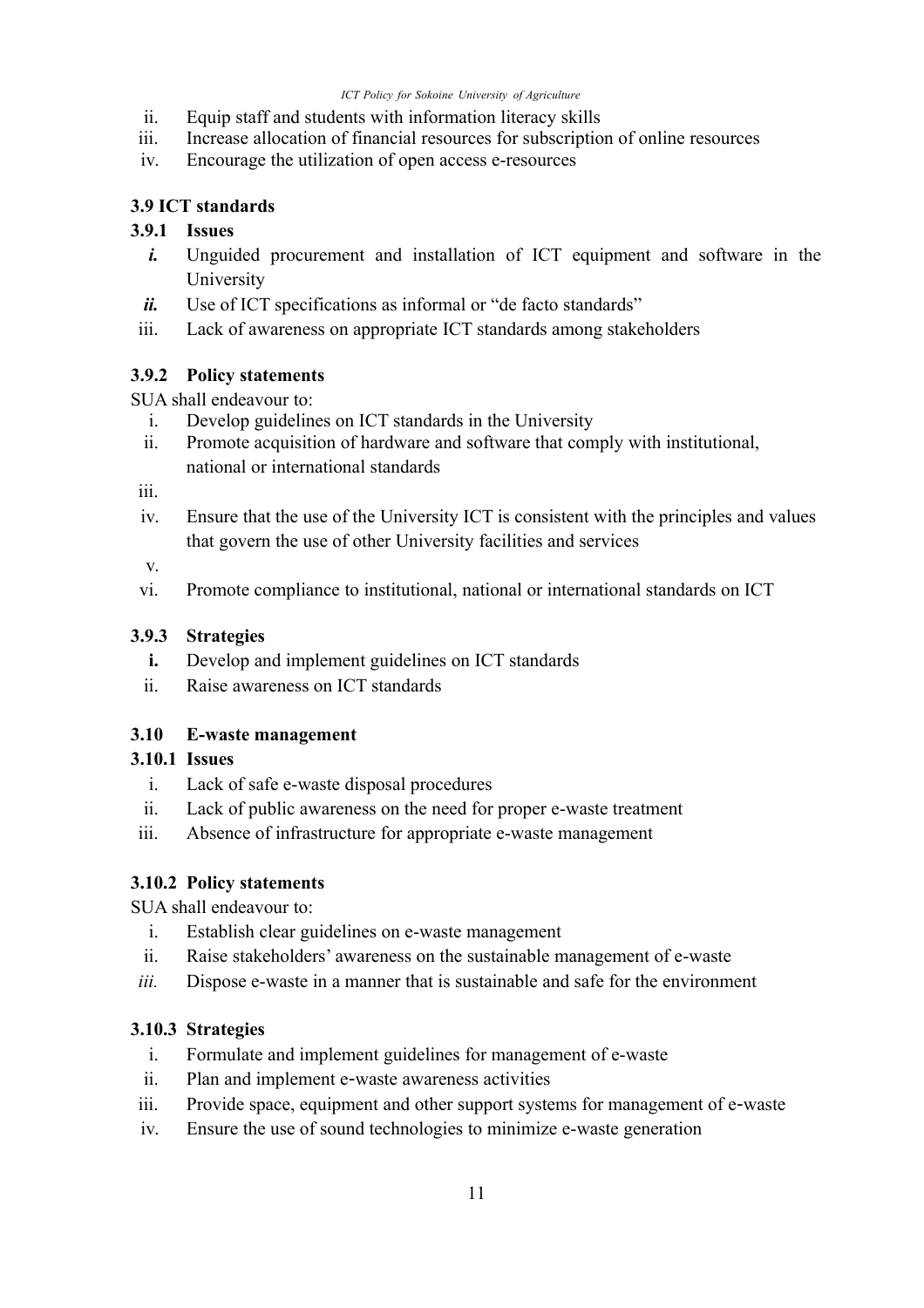# <span id="page-17-3"></span>**3.11 Sustainability of ICTs**

# **3.11.1 Issues**

- <span id="page-17-2"></span>i. High costs of hardware, software and bandwidth
- ii. Rapid obsolescence of hardware, software and services
- iii. Rapid emergence of new hardware, software and other ICT applications
- iv. High rate of ICT personnel turnover
- v. Inadequate financial resources for ICT development

# <span id="page-17-1"></span>**3.11.2 Policy statements**

SUA shall endeavour to:

- i. Develop and institutionalize relevant strategies for funding ICT development
- ii. Adopt and institutionalize cost-effective strategies for acquiring and managing ICTs
- iii. Acquire and maintain ICT hardware and software to catch up with the dynamic ICT environment
- iv. Ensure recruitment, development and retention of adequate ICT personnel

# **3.11.3 Strategies**

- <span id="page-17-0"></span>i. Mobilize and allocate adequate financial resources for ICT development
- ii. Adopt and use the Free and Open Source Software
- iii. Employ consortia and cloud computing approaches for acquisition of ICT services
- iv. Recruit, develop and retain adequate ICT personnel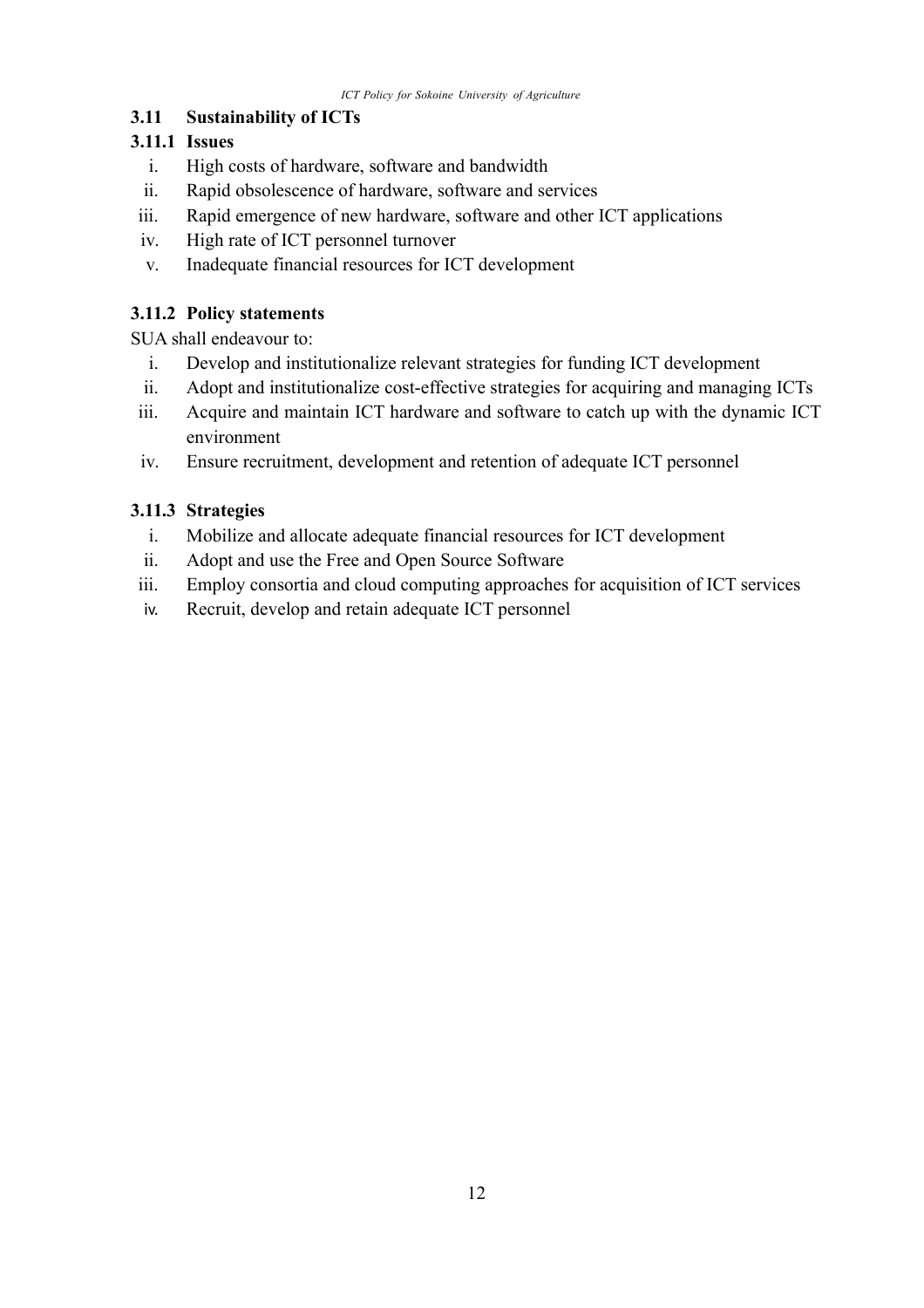#### <span id="page-18-5"></span><span id="page-18-4"></span>**IMPLEMENTATION, MONITORING AND EVALUATION**

#### <span id="page-18-2"></span>**4.1 Organization and Mandate**

The implementation of the SUA ICT Policy shall be institutionalized within the organizational structure of the University. The SUA Computer Centre shall lead the coordination and implementation of the Policy. The Computer Centre was established in 1993 as the University arm responsible for teaching, research and consultancy in computer applications for agriculture, veterinary medicine, forestry and allied sciences. A policy implementation plan that identifies activities to be performed, required resources, time frame and the responsible stakeholders shall be developed. Therefore, the Computer Centre shall translate the Policy into implementable programmes and play a leading role in their implementation. The Computer Centre shall also advise and assist all units and stakeholders across the University on issues related to ICT. The Director of Computer Centre shall report to the Computer Centre Board on all Policy matters, and the Board shall report the same to the University Senate for approval, and where necessary, for onward transmission to the University Council.

## <span id="page-18-1"></span>**4.2 The Role of the Computer Centre Board**

The Computer Centre Board shall have the following mandate:

- i. Overseeing the implementation of the policy
- ii. Approving the policy implementation plan
- iii. Reporting the implementation of the Policy to the University Senate
- iv. Advising on changes needed for the ICT Policy

## <span id="page-18-0"></span>**4.3 The Role of Other Stakeholders**

The success of the SUA ICT Policy depends on cooperation from every member of the University community. Therefore, stakeholders shall be responsible for integrating ICTs into their activities. Each unit across the University shall be responsible for uploading their own content into the website. A change management approach shall be employed to ensure thoughtful planning and implementation of ICT issues is performed with the involvement of stakeholders affected by ICT changes. Stakeholders shall be consulted regularly to support and facilitate the effective implementation of the policy.

## <span id="page-18-3"></span>**4.4 Monitoring and Evaluation (M&E)**

Implementation of the SUA ICT Policy depends upon effective Monitoring and Evaluation (M&E) mechanisms to assess the implementation of strategies and achievement of policy goals and objectives. The Computer Centre Board shall work with other stakeholders in monitoring and evaluating policy activities. Relevant indicators shall be developed and be made available to enable stakeholders at all levels monitor and assess ICT development activities on a regular basis.